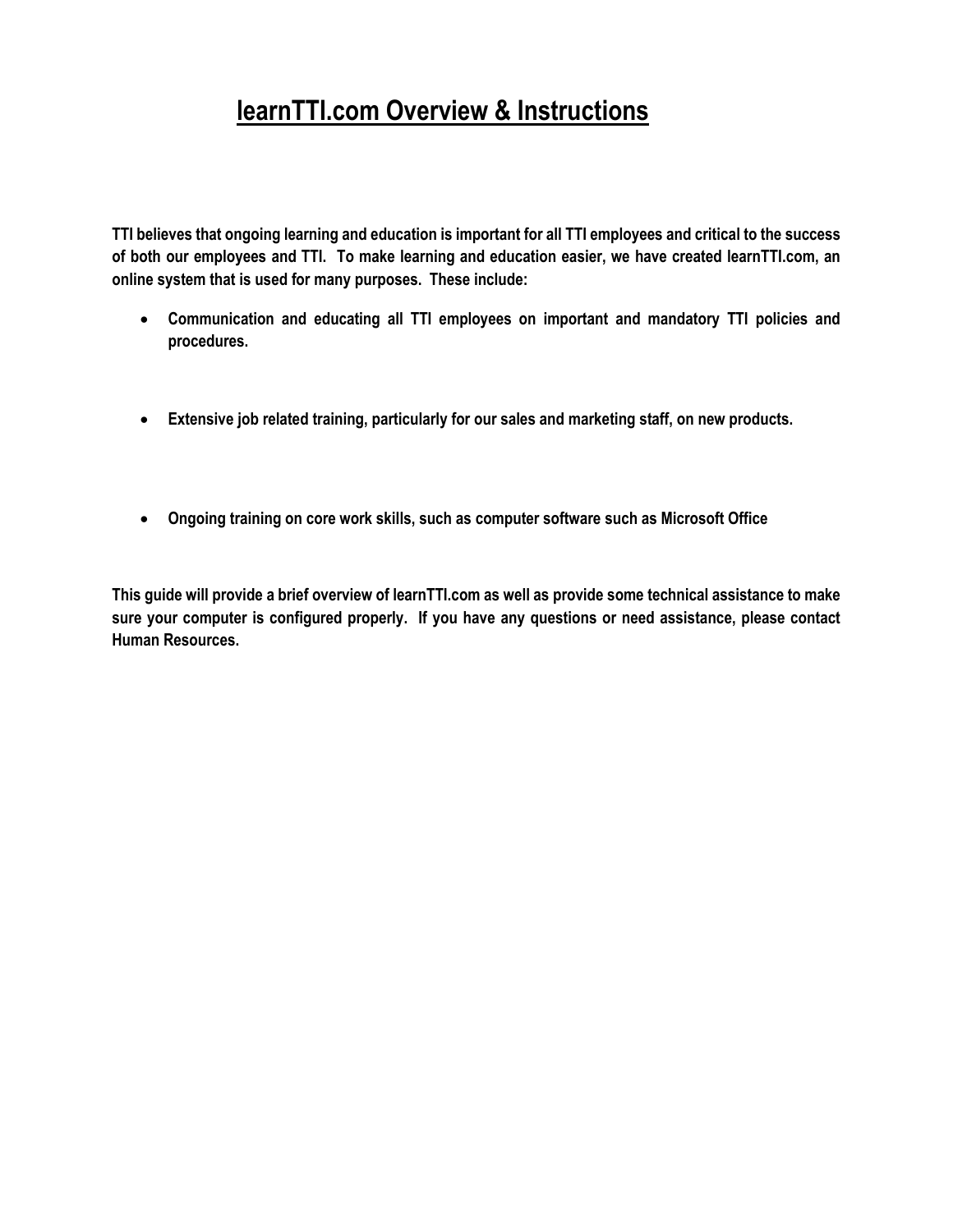#### **LearnTTI.com** URL <https://www.learntti.com/>

Login ID: Division Code + employee number – Human Resources will advise you of your correct ID

Password: Initial default is "welcome" – on first login you will be required to change it

Click "Login" or press enter on your keyboard.

If you are unsure of your LearnTTI login, please contact Human Resources.

#### **Dashboard**

Used for announcements, recent content updates, news…



O « PREV NEXT »

#### **Learn > Registered**

Courses listed here are assigned to you, and typically you are required to complete these courses.

Click "Launch Course" to take eLearning

#### **TTI Code of Ethics and Business Conduct**

The TTI Code of Ethics and Business Conduct course is a required course for all employees. There are other required courses that will also show up when you first sign in.

Launch the course from your Registered tab and complete each topic, final assessment and click "I Agree" to acknowledge that you have read the code and agree to comply with it.

You will need to complete each topic, assessments and the acknowledgement to successfully pass this course.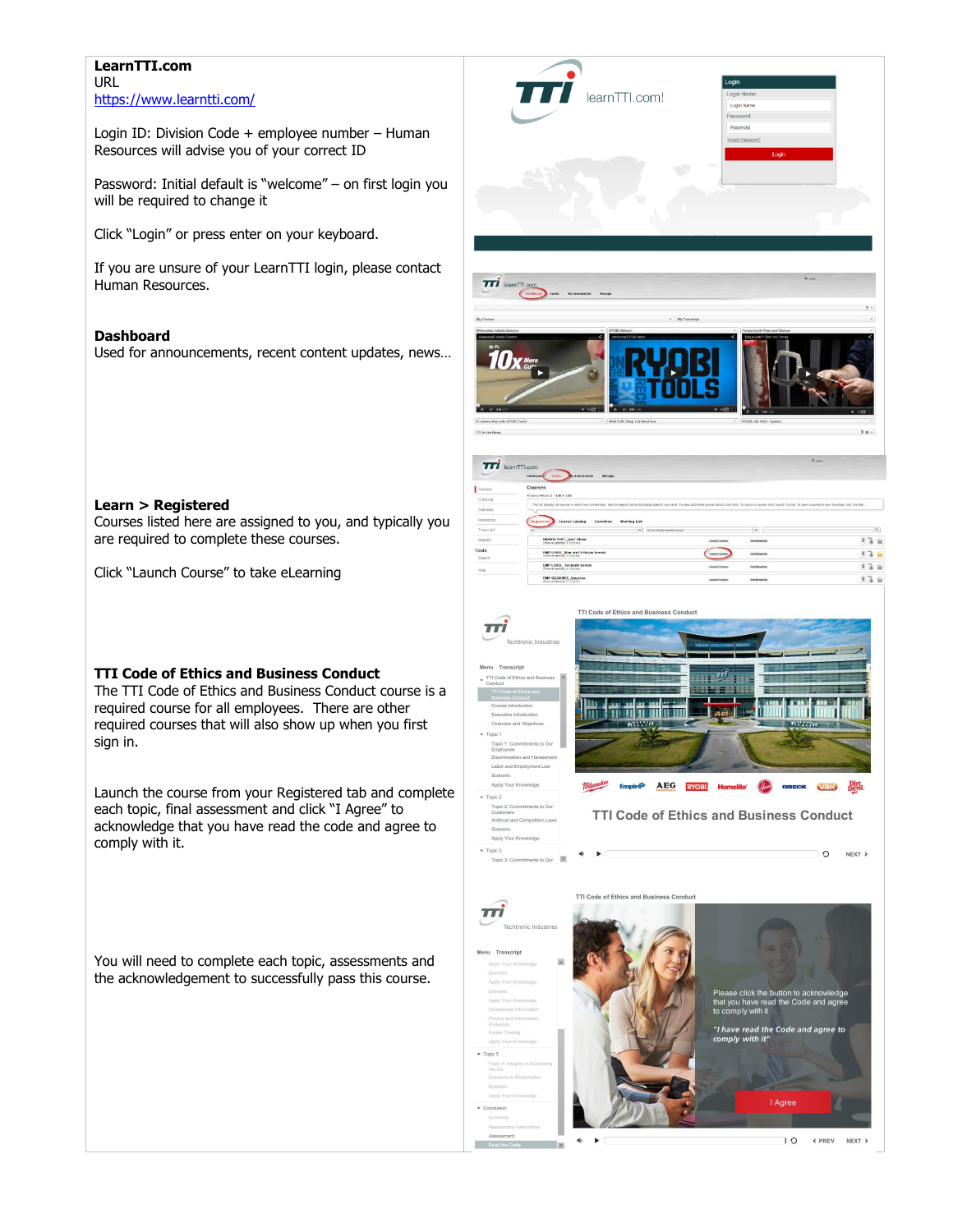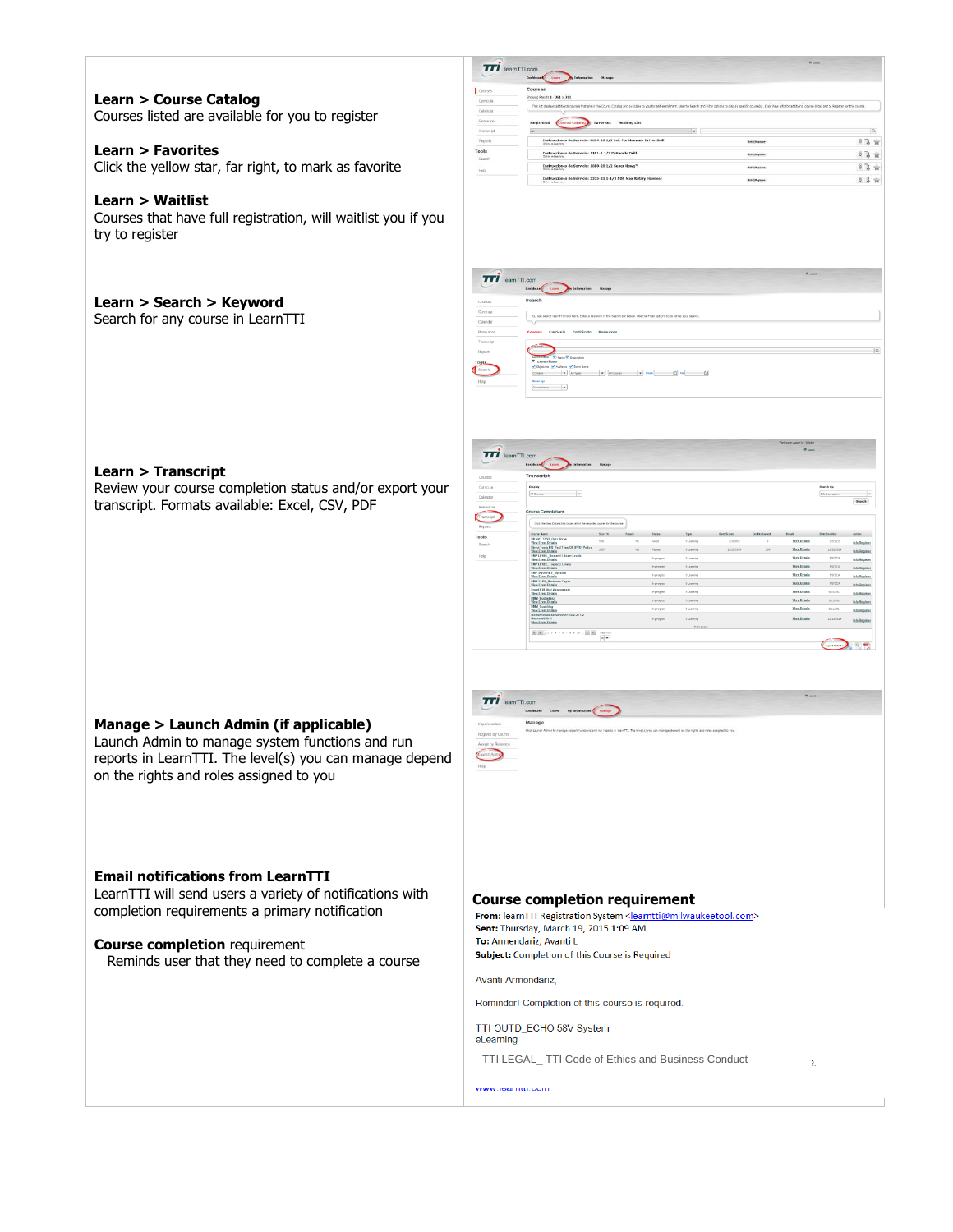### **learnTTI.com Technical Support**

If accessing the site remotely, below are system requirements and troubleshooting suggestions for smooth operation of the training courses.

## **System Requirements**

VLS Portal 8.0 requires the following PC configuration:

| <b>Software Requirements</b>                                 |                                                                                                                                                                                                                                                                                                                                                                                                                                                                                                                                                                                                                                                                                                                                                                                                                                                                                                                                                                                                                                                                                                                                                                                                                                                                                      |
|--------------------------------------------------------------|--------------------------------------------------------------------------------------------------------------------------------------------------------------------------------------------------------------------------------------------------------------------------------------------------------------------------------------------------------------------------------------------------------------------------------------------------------------------------------------------------------------------------------------------------------------------------------------------------------------------------------------------------------------------------------------------------------------------------------------------------------------------------------------------------------------------------------------------------------------------------------------------------------------------------------------------------------------------------------------------------------------------------------------------------------------------------------------------------------------------------------------------------------------------------------------------------------------------------------------------------------------------------------------|
| <b>Operating System</b>                                      | Microsoft Windows XP, Windows Vista, or Windows 7<br>Mac OS X                                                                                                                                                                                                                                                                                                                                                                                                                                                                                                                                                                                                                                                                                                                                                                                                                                                                                                                                                                                                                                                                                                                                                                                                                        |
| <b>Browser</b>                                               | Microsoft Internet Explorer 8, 9, 10. There is a compatibility issue with IE11. If<br>you access Learn TTI with IE11, the browser opens the mobile portal, which<br>we are not using just yet. There is a work around:<br>Turn on the compatibility mode<br>Go to tools (on top right) > Compatibility View Settings > Add<br>$\bullet$<br>"certpointsystems.com" AND "learntti.com" under "Add this website"<br>text box and click the Add button.<br>This action typically takes care of the issue. If anyone still has issues<br>$\bullet$<br>they will need to roll back their IE version or access Learn TTI via<br>Mozilla Firefox or Google Chrome.<br>IE11 will be supported sometime Q1 2014.<br>Mozilla Firefox: latest production release*<br>Google Chrome: latest production release*<br>Apple Safari 4 or 5<br>* Certpoint makes every effort to ensure VLS' compatibility with the latest<br>releases of Mozilla Firefox and Google Chrome, the rapid pace at which new<br>major versions of these browsers are released may result in incompatibilities<br>that Certpoint has not corrected yet. In these cases, Certpoint will make a<br>reasonable effort to address the incompatibility between VLS and the new<br>browser version within a reasonable timeframe. |
| <b>Optional Plug-ins</b><br>(dependent on course<br>content) | Media players and versions dependent on course content<br>Adobe Flash Player 9.0 or above                                                                                                                                                                                                                                                                                                                                                                                                                                                                                                                                                                                                                                                                                                                                                                                                                                                                                                                                                                                                                                                                                                                                                                                            |
| <b>Hardware Requirements</b>                                 |                                                                                                                                                                                                                                                                                                                                                                                                                                                                                                                                                                                                                                                                                                                                                                                                                                                                                                                                                                                                                                                                                                                                                                                                                                                                                      |
| <b>CPU</b>                                                   | 2.0 GHz or higher                                                                                                                                                                                                                                                                                                                                                                                                                                                                                                                                                                                                                                                                                                                                                                                                                                                                                                                                                                                                                                                                                                                                                                                                                                                                    |
| <b>Memory</b>                                                | 2 GB RAM or above                                                                                                                                                                                                                                                                                                                                                                                                                                                                                                                                                                                                                                                                                                                                                                                                                                                                                                                                                                                                                                                                                                                                                                                                                                                                    |
| <b>Display</b>                                               | 1024 x 768 or above                                                                                                                                                                                                                                                                                                                                                                                                                                                                                                                                                                                                                                                                                                                                                                                                                                                                                                                                                                                                                                                                                                                                                                                                                                                                  |
| <b>Connectivity</b>                                          | 256 Kbps internet connection or above                                                                                                                                                                                                                                                                                                                                                                                                                                                                                                                                                                                                                                                                                                                                                                                                                                                                                                                                                                                                                                                                                                                                                                                                                                                |
| <b>Sound</b>                                                 | Windows compatible sound card and speakers (required if audio<br>is used in courses)                                                                                                                                                                                                                                                                                                                                                                                                                                                                                                                                                                                                                                                                                                                                                                                                                                                                                                                                                                                                                                                                                                                                                                                                 |